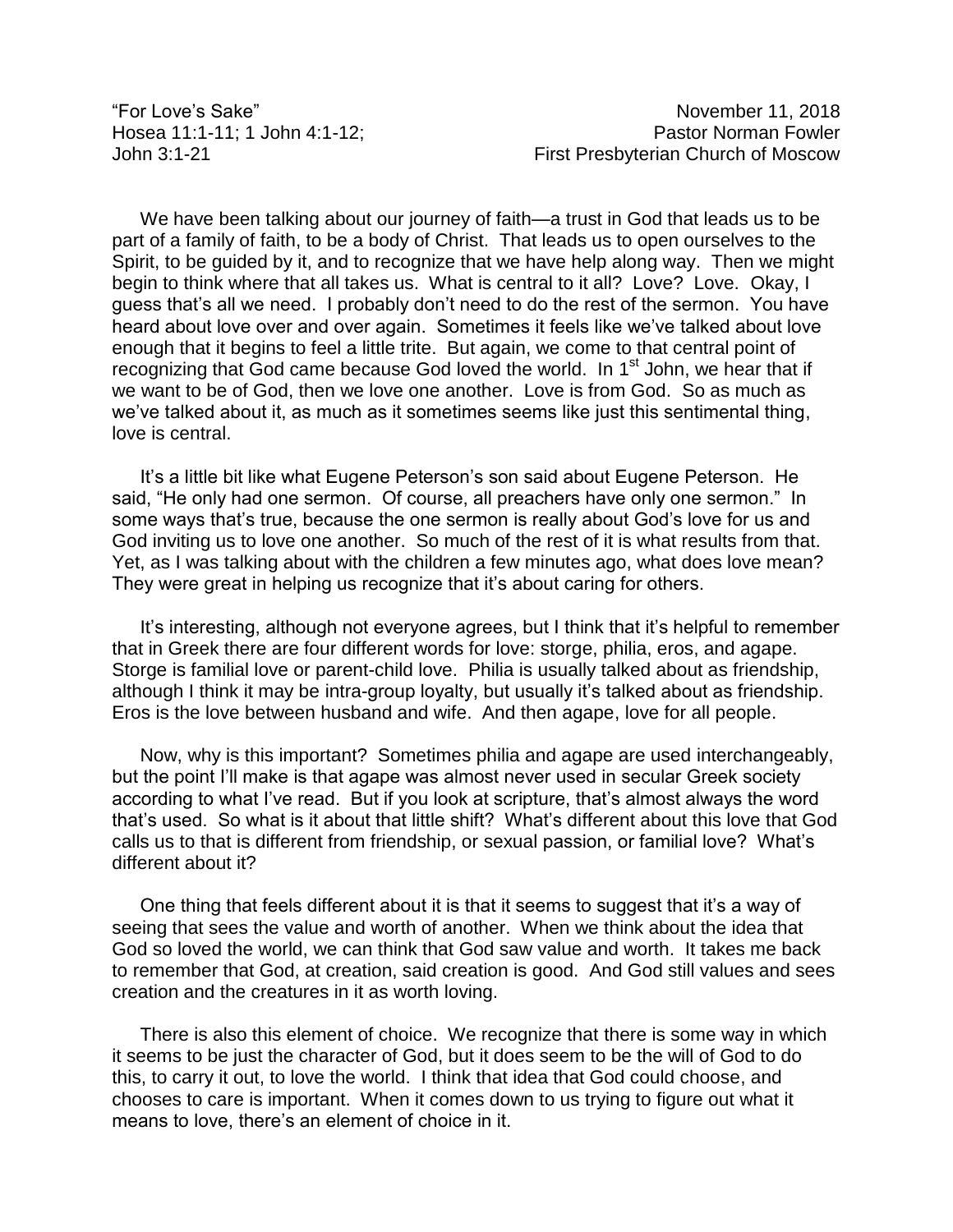The other thing that is part of that is that there's a way in which this idea of agape is filled with a sense of activity. It's not just a sentiment. I can say I love somebody and care about them, and not do a thing. It's just a way I feel. But there seems to be something about agape, this sense of love, which is filled with a sense of wanting to do something.

So there are these three components to agape: it's based on the value and worth of the other; it's a clear determination of will and judgment; and it's an earnest, anxious desire for and an active and beneficent interest in the well-being of the other. That's kind of a lot for a little word. But when it's the center of what God is inviting us to, it feels incredibly important.

The other aspect of this word is a realization that when we use it, we are talking about something. We are talking about some kind of relationship. Even if I say I love my car, it's because it's got a special place in my life. Generally we go further about that. When we talk about people we love, it's really about that relationship between people. It's a relational word. When God says it's central—it's the greatest commandment, Jesus says—it's saying there's something central about relationships, and a relationship with one another.

In some ways I'd like to say the world is created a particular way. We know that if we talk about the physical world we know it works a certain way. There's gravity. That's the way it is. In the moral universe and in the relational universe, central to that is love. People have done some studies and recognized that, well, let me put it this way.

Let's take two young people. Let's say there's a baby named Amy. Amy's parents love Amy a lot. They hold her. They feed her. They comfort her when she cries. They give her what she needs, not only physically, but they show and impress upon her the love they have for her. So by the time Amy is about 8, she's a pretty happy child. She gets along with her peers. She's doing well in school. She seems bright.

Then, let's say there's another young child. Let's call her Miriam. Miriam is born; she's put in a crib. She gets all her physical needs met but is rarely held, rarely touched. And what happens? Well, if she survives—because what we've found is that without a lot of physical touch, without that sense of being loved, children may not actually survive—but if she survives, she's probably sullen, with outbursts of anger, having a hard time getting along with her peers, not really able to catch on to what's going on in school. This is what the research suggests—that without being loved, a child fails to thrive, to get along with others, to develop cognitive or behavioral skills.

When I talk about there being a moral universe, it feels like that's an example of what it means. God has shaped our world for us to love one another and when that love isn't present it causes problems. We know that adverse childhood experiences, those non-loving acts, affect children throughout their lives. We also know that one way of changing that effect is when people begin to feel loved, when people are listened to. Part of one of the studies involved people who had had something traumatic happen to